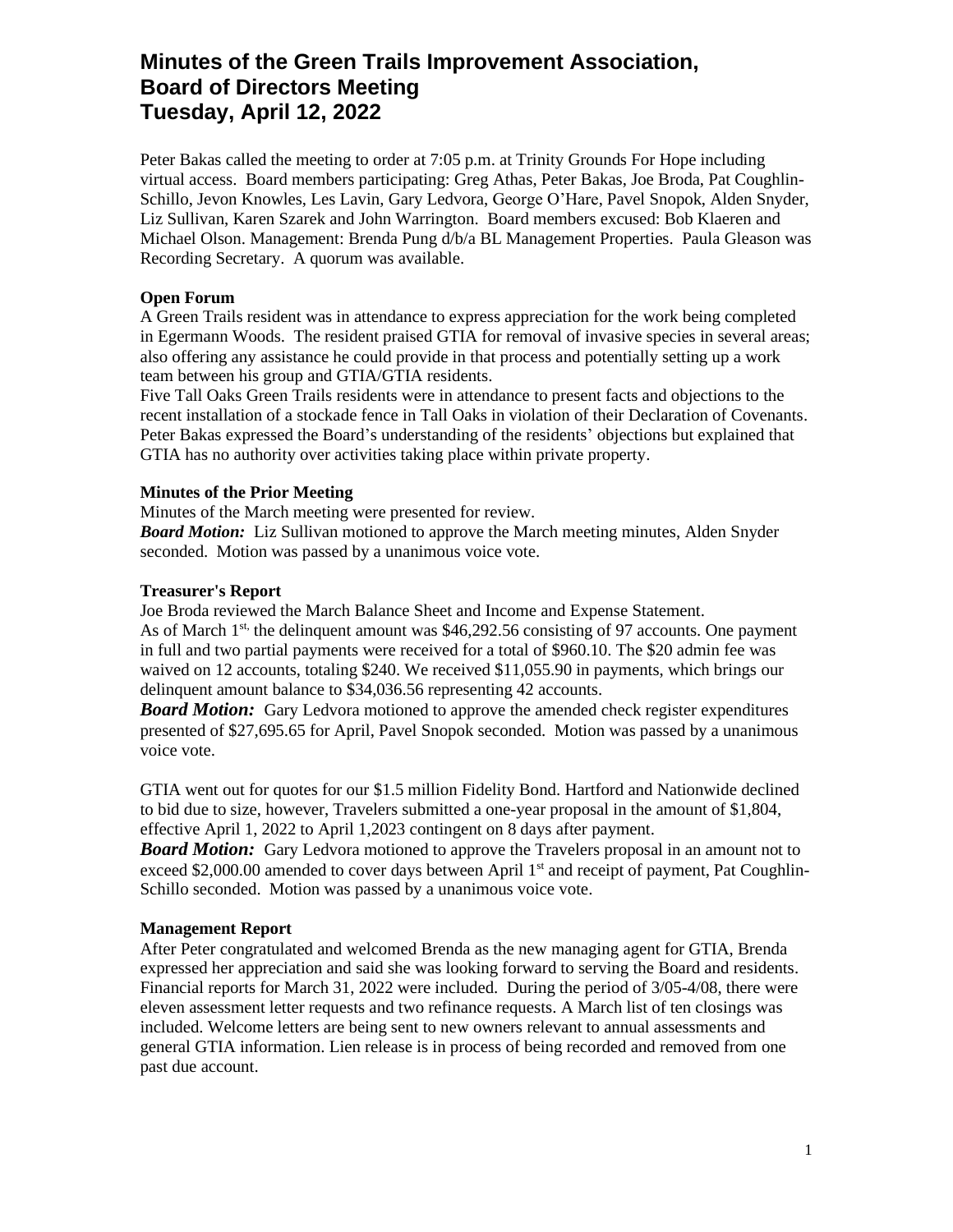Management is finalizing with the Maintenance Committee the scope of trail work to be done and will present to the Board at the May meeting.

Now that the new management contract has been approved, Management will submit a Change of Registered Agent form to the Secretary of State. After the registered agent is changed, Management will file the GTIA Annual Report with Secretary of State.

R&D removed 4 small pine trees in the common area (CA) that were too close to the path, at no cost to GTIA; 3 along Green Trails Drive and 1 along path behind Alta Court.

G&G began the first application of fertilizer in areas which were not excessively wet. Weather permitting, they will begin mowing next week.

A homeowner submitted an Architectural Control Improvement Application (ACIA) to plant 2 native trees (at her expense and she will take care of watering the trees) where GTIA recently removed 2 dead trees from the CA in this location.

*Board Motion:* Alden Snyder motioned to approve the Holly Court ACIA as submitted, Jevon Knowles seconded. Motion was passed by a unanimous voice vote.

Final email notices were sent on  $3/15/22$  to all unpaid accounts stating they had until March  $31<sup>st</sup>$ to submit payment prior to a lien being filed on their property. As of April 8th, \$390,353.31 assessment payments were collected for 2,036 accounts.

Daily call logs were provided to the Board; calls are now more related to maintenance issues.

## **Finance Committee**

Joe Broda noted that all delinquent account files will be turned over to Brenda. Brenda will be added as a signatory for GTIA checks.

#### **Maintenance Committee**

T&M completed March Board-approved tree removals.

T&M completed a tree removal, due to extensive Diplodia infestation, near the southwest corner of Abbeywood and College Road.

T&M submitted a proposal, as requested, to remove two dead trees within the CA. *Board Motion:* Joe Broda motioned to approve the T&M proposal of \$925, plus \$600 to cover any unscheduled small work orders, in the amount of \$1,525, Pat Coughlin-Schillo seconded. Motion was passed by a unanimous voice vote.

R&D submitted their proposal to complete drainage/restoration work behind Telluride Court and to brush cut the area behind Sun Valley adjacent to Egermann Woods.

*Board Motion:* Karen Szarek motioned to approve the R&D proposal of \$3,200, plus \$500 for additional ground cover, in the amount of \$3,700, Pavel Snopok seconded. Motion was passed by a unanimous voice vote.

R&D provided a proposal to remove overgrowth and address a drainage issue on the CA behind Shorewood Ct.

*Board Motion:* Joe Broda motioned to approve the R&D proposal of \$980, Alden Snyder seconded. Motion was passed by a unanimous voice vote.

Maintenance and Management will continue to follow up on the "open" violations as weather permits.